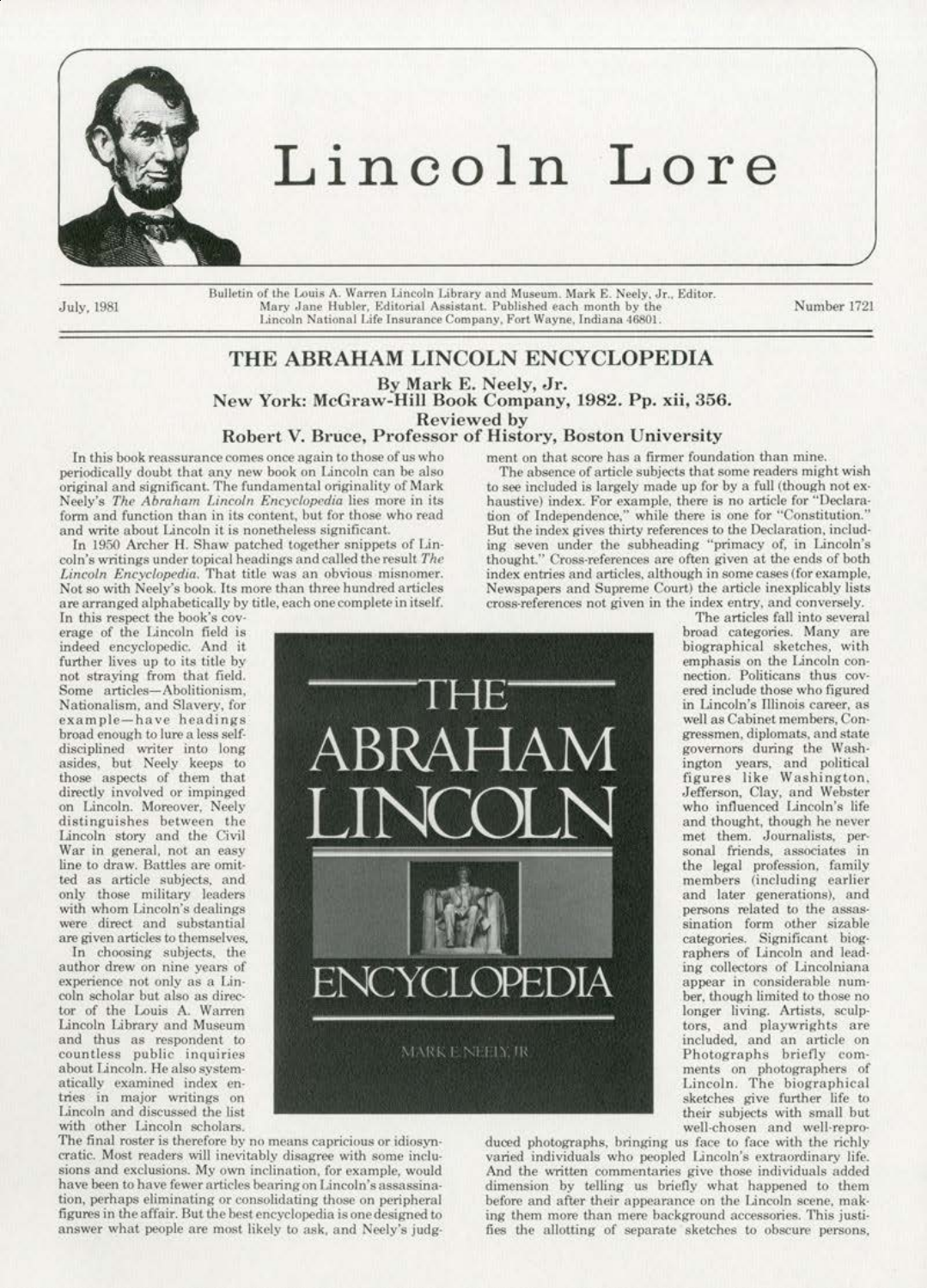whose walk-on parts in the Lincoln drama would otherwise deny the reader a sense of their independent reality.

Besides the biographical articles, there is a rich assortment of subject articles, many of them enlivened with contemporary cartoons, drawings, and photographs. They include large themes such as Colonization, Conscription, Negroes, Slavery, Reconstruction, Economics, and Railroads, each focussing sharply on Lincoln's thought and action. There are more con· crete political issues such as the Missouri Compromise, the Fugitive Slave Act, and Dred Scott v. Sandford. There are important episodes such as the Altoona Conference, the Hampton Roads Conference. and the Elections of 1860 and 1864. There are localities such as Washington. D.C., the Executive Man· sion, Coles County, Illinois, and the towns in which Lincoln debated Douglas. Lincoln's notable legal cases, letters, speeches, and state papers are analyzed and discussed in separate articles. His personal traits and ideas are covered in such articles as Humor, Religion, Music, Physical Characteristics. and Psychology. Complementing the sketches of biographers and collectors are articles on notable Lincoln libraries and museums (with current addresses), on Lincoln Fellowships. and on other latter-day marks of remembrance such as Postage Stampa and the Lincoln Highway.

All this suggests the book's plan and range, but it does not touch on the quality of its execution. Not the least remarkable fact about the work is that, with all allowance for comment and criticism by other Lincoln experts on sundry articles in manuscript, the whole was written by one man. If it departs from the encyclopedia model, it is in its consequent unity of outlook and personal style. The writing is clear and concise, as it should be in an encyclopedia, but it is also vigorous, thoughtful, and unafraid to express opinions. James G. Randall's *Lincoln lhe Presi· dent*, for example, is "easily the finest biography of Lincoln ever written" (p. 27), whereas Carl Sandburg's *Lincoln Collec*tor, on the Oliver Barrett collection of Lincolniana, is "rambling and diffuse" (p. 20). Neely'sencyclopodia, in short, speaks with the voice of a man, not the monotone of a computer.

But if it is clearly Mark Neely who speaks in this book, it is also clear that he knows whereof he speaks. Almost every arti· cle concludes with a succinct, judiciously selective, and thoroughly up-to-date critical bibliography, supporting the article's statements and guiding the reader to further information. On numerous occasions Neely has used primary sources, such as the Lincoln Papers in the Library of Congress or manuscripts in other libraries, and these are fully identified. The texts of the articles are as up-to-date as the bibliographies. The most substantial and original recent contribution to the study of Lin· coln. G.S. Boritt's *Lincoln and the Economics of the American Dream* (1978), is, for example. not only evaluated in the article on Biographers but is also drawn upon (with full credit) in such articles as Banking. Economics. Railroads. Republican Party, Tariff, and Whig Party.

It should be evident by now that anyone interested in Abraham Lincoln will find *The Abraham Lincoln Encyclopedia* not only unique but also indispensable, whether his interest is new or longstanding. The newcomer to that endlessly fascinating study may profitably begin with the compact yet lively and illuminating article on Biographers. The longtime Lincolnian may sample an article and find his memory refreshed, his interest rekindled. his impressions sharpened, and his knowledge of the literature made current. Even those familiar with all the facts in a given article will profit from the precision, balance, coherence, and discrimination with which they are presented.

I have only one caution for the reader, whether he be a begin· ner or an old hand. As is said to be the case with fanciers or peanuts, those who consult this encyclopedia will find it difficult to stop with just one article. They will thus run a grave risk of missing appointments, putting off chores, or staying up too late at night. On the other hand, unlike the case of goober gobblers, it will be their minds, not their waistlines, that will expand.

## Some New Light on Thomas A. Jones and a Mysterious Man Named Mudd

Thomas A. Jones, the man who helped John Wilkes Booth escape, lived to tell about it in his famous little book, *J. Wilkes* Booth: An Account of His Sojourn in Southern Maryland after *the Assassination of Abraham Lincoln, his Passage Across the* Potomac, and his Death in Virginia (Chicago: Laird & Lee, 1893). As traitors' reminiscences go, it is an engaging and appealing work. Jones readily admitted his part as an accessory after the fact of Booth's crime and described with surprising candor his role as a Confederate "mail" agent in southern Maryland.

Jones told the story of his arrest early in the war for disloyal activities and his release several months later on swearing the oath of allegiance to the Union. A detachment of General Daniel E. Sickles's brigade arrested him near Pope's Creek in Maryland on orders issued from Colonel R.B. Marcy on October 4, 1861. Soldiers took him to the Thirteenth Street Prison in Washington, D.C. E.J. Allen, a Federal agent working for Genera) Andrew Porter, Provost Marshal in Washington, had received information that Jones regularly used his boat to ferry contraband goods and men who wished to join the Confederate army across the Potomac to Virginia.

The official record of Jones's arrest contains some interest· ing information which he had forgotten later and at least one enticing detail of which he may never have been aware. Jones had heard he was to be arrested and fled for a time to Virginia. Union soldiers searched his house in his absence and found several incriminating letters. One was from the editor of the Richmond *Examiner* asking for copies of the Baltimore *Sun.*  Another indicated that Jones and his fellow agents smuggled chloroform across the river in jugs marked "Neat's-foot oil." Other correspondents expressed joy at the Confederate victory at Manassas, the expectation that "Lincoln is pretty nearly played out and that one more victory in favor of the South will knock down his house," and the hope "that the day is not far



From the Louis A. Warren<br>Lincoln Library and Museum

FIGURE I. Portrait of Jones from his famous book.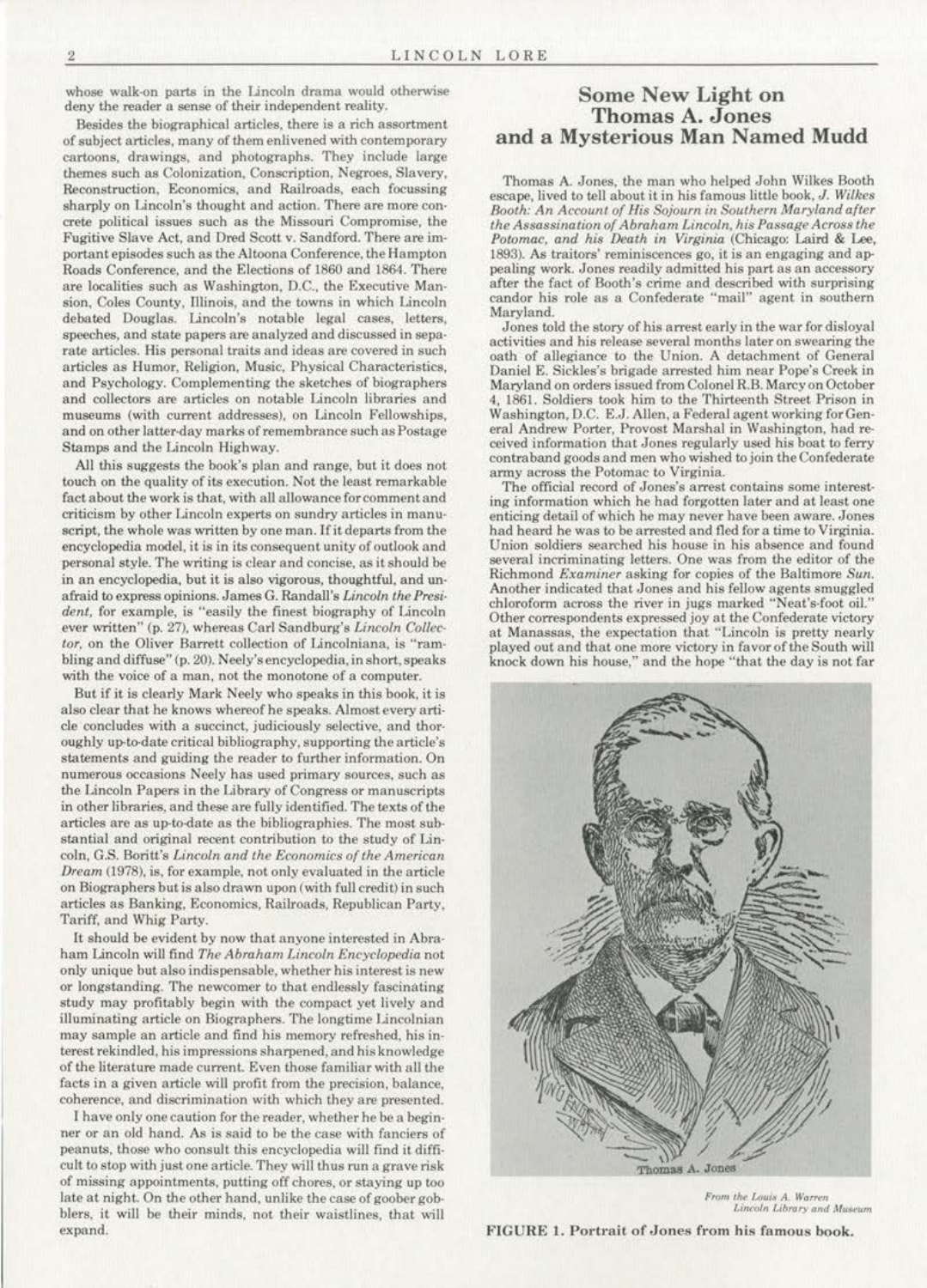

From the Louis A. Warren<br>Lincoln Library and Museum

## FIGURE 2. General Andrew Porter.

distant when the people of the North will condemn Abe's cruel acts and hurl him from power.

Any secret agent is, of necessity, a liar, but readers who know Jones only from his famous memoir are not able to see what an<br>accomplished and shrewd liar he was. The records of his case make this talent abundantly clear. Jones wrote several letters asking for help in gaining his release. He noted that he had "an affectionate wife at home and eight young children all dependent upon me for protection and support." Moreover, his wife was expecting. It was time (November) for farmers to be making arrangements for the next year. He needed to go home to do that and to provide winter clothing and shoes for his family. Still in prison (he was moved to the Old Capitol Prison) in January, Jones begged for sympathy. "if not for myselffor the sake of n distressed wife and nine children, one of which is a stranger to me it having been born since my imprisonment." A "father or a husband" would surely grant him "a speedy release."

The account of his family circumstances was apparently true, but the shrewd lie Jones told was that he had done only what many others in his county would have done in similarcir· cumstances. Besides, he knew of many men from the area who had been in the Confederate service. returned to Maryland, been captured, and released on taking the oath of allegiance.<br>His act was not as bad as theirs. The government had confiscated two of his boats, and his pecuniary loss was severe. Jones readily admitting taking people to Virginia, but he claimed that he never inquired about their business. "Where there was

a boat there was no uae in saying 'no' when men from a dis· tance came and said they wanted to go *to* Virginia on impor· they after being positively refused took the boat and crossed<br>the river themselves." Jones had "said already more than ... intended and more than necessary." he said with false candor. He was suffering for the crimes of others in his county who had done more and paid less penalty. "What I did which seems to be treason to the Government I did for profit. ... I have a large family to support, and being a poor man I thought that if I could make something by carrying a few persons across the river it would be no harm.

Jones lied. He was comfortably well off but lost his money in efforts for the Confederacy. He knew exactly what he was doing in the ferry business; he did it to help the Confederacy. By not making a phony lofty-sounding appeal, he gave his lies the ring of grubby truth born of economic necessity. His lies were artful and, it should be noted, clearly and plainly expressedproof, incidentally, of his ability to write his later memoir without the aid of a ghost-writer.

The Department of State, battered by Maryland Congressmen looking after their constituents and perhaps a little taken in by Jones's lies, decided to let him go. This is a part of the story that Jones may not have known-a part that provides tragically eloquent tribute to the sound instincts of the Federal secret service. Provost Marshal Porter told Secretary of State. William H. Seward that Jones ought not to be released. Seward ordered his release in January anyway. Porter and Allen ob· jected vigorously, saying that Jones was a dangerous man, that Seward had received "untruthful representations" in regard to his case. and that General George B. McClellan regard· ed it as a military necessity that Jones be kept in custody. Allen said that Jones was part of a "dangerous nest of traitors.

In February, Edwin M. Stanton succeeded Seward as the person in charge of arrests of persons suspected of disloyalty. The Allen told him: "Jones is a most dangerous man to be at large even for the shortest length of time."<br>Six days later Jones swore his allegiance to the Union and

walked out of the Old Capitol Prison. Very shortly thereafter, he became the official Confederate agent in his neighborhood.



From the Louis A. Warren Lincoln Library and Museum

F IGURE 3. Doctor Samuel A. Mudd.